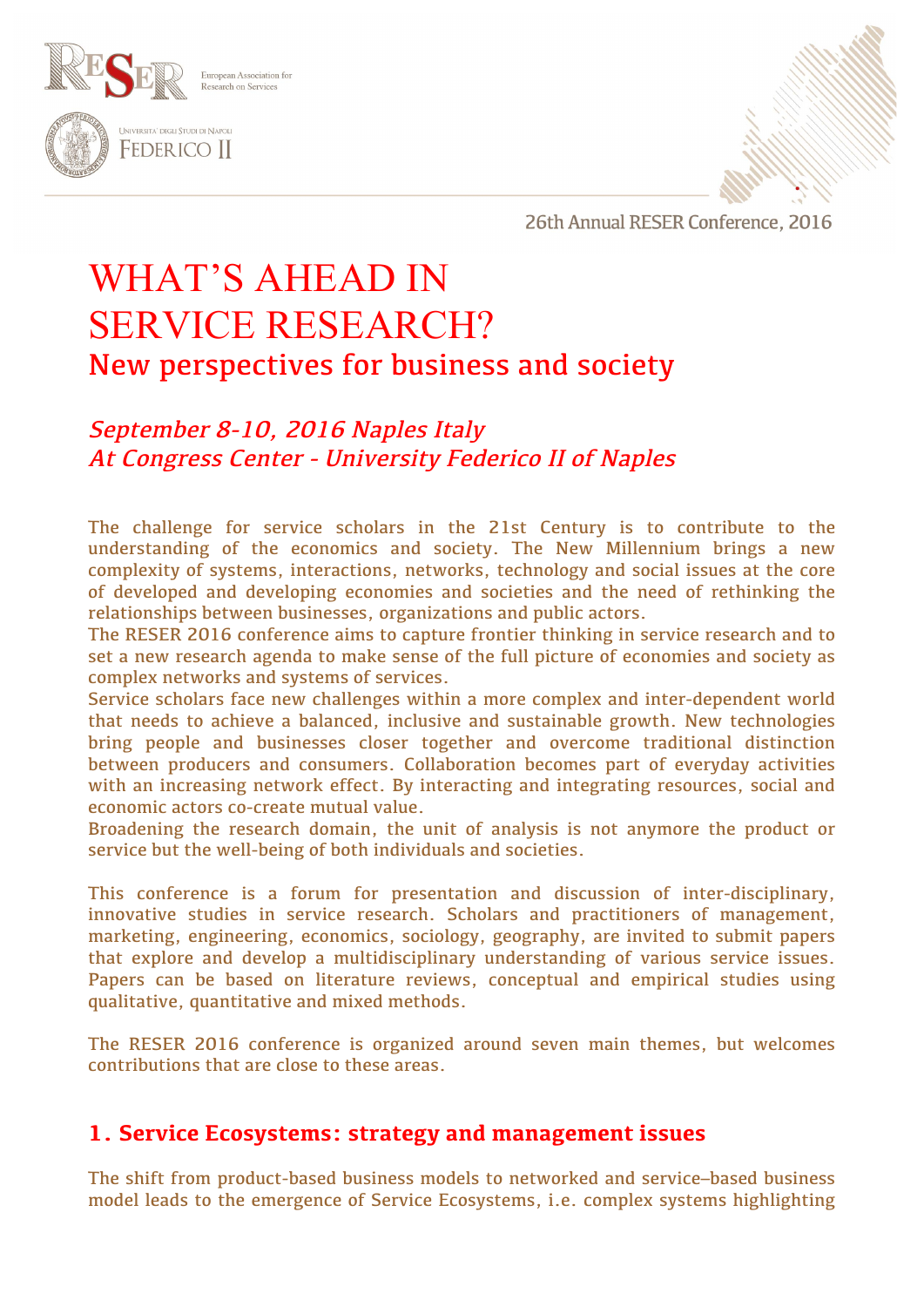



interactions and collaborations between actors. How service ecosystems emerge and what are the challenges they place to traditional business logic are hot topics calling for more research efforts and conceptualization. We welcome contributions to the following sub-themes:

- The emergence of service ecosystems
- Service networks and service ecosystems
- Governance and viability of ecosystems
- Innovation in service-ecosystems
- Role of agency and structure in service ecosystems

# **2. Smart technologies and Service innovation**

New technologies not only transform the existing business models, but also influence innovation patterns. Smart technologies promote links across highly multiple knowledge domains and enable different actors to participate actively into innovation. Contributions providing new evidences to capture how smart technologies support the transformative power of service innovation are welcome. The following topics exemplify the main interest:

- The role of smart technologies in service creations
- Human-centered innovation and new innovation models
- Users generated content and community based innovation
- ICT and new service experience
- Internet of things and Internet of Everything

# **3. Well-being and value (co)creation**

In a complex and interconnected world, it becomes increasingly clear that actors rely on exchange of applied skills and competences for their mutual value co-creation. However, while the networked and systemic nature of value co-creation has been widely recognized and investigated, less is known on how actors co-create not only individual but collective values and benefits. Well-being is emerging as a new conceptualization of value to capture its multi-faceted dimensions related to superior and wider benefits (happiness, health, inclusions, lower income inequality, empowering, etc.). Further research is needed to provide a better understanding of the link between well- being and value co-creation.

The focus is on:

- The conceptualization of well-being
- Values and well-being
- Well-being and value-co-creation
- Social and cultural dimensions in service experience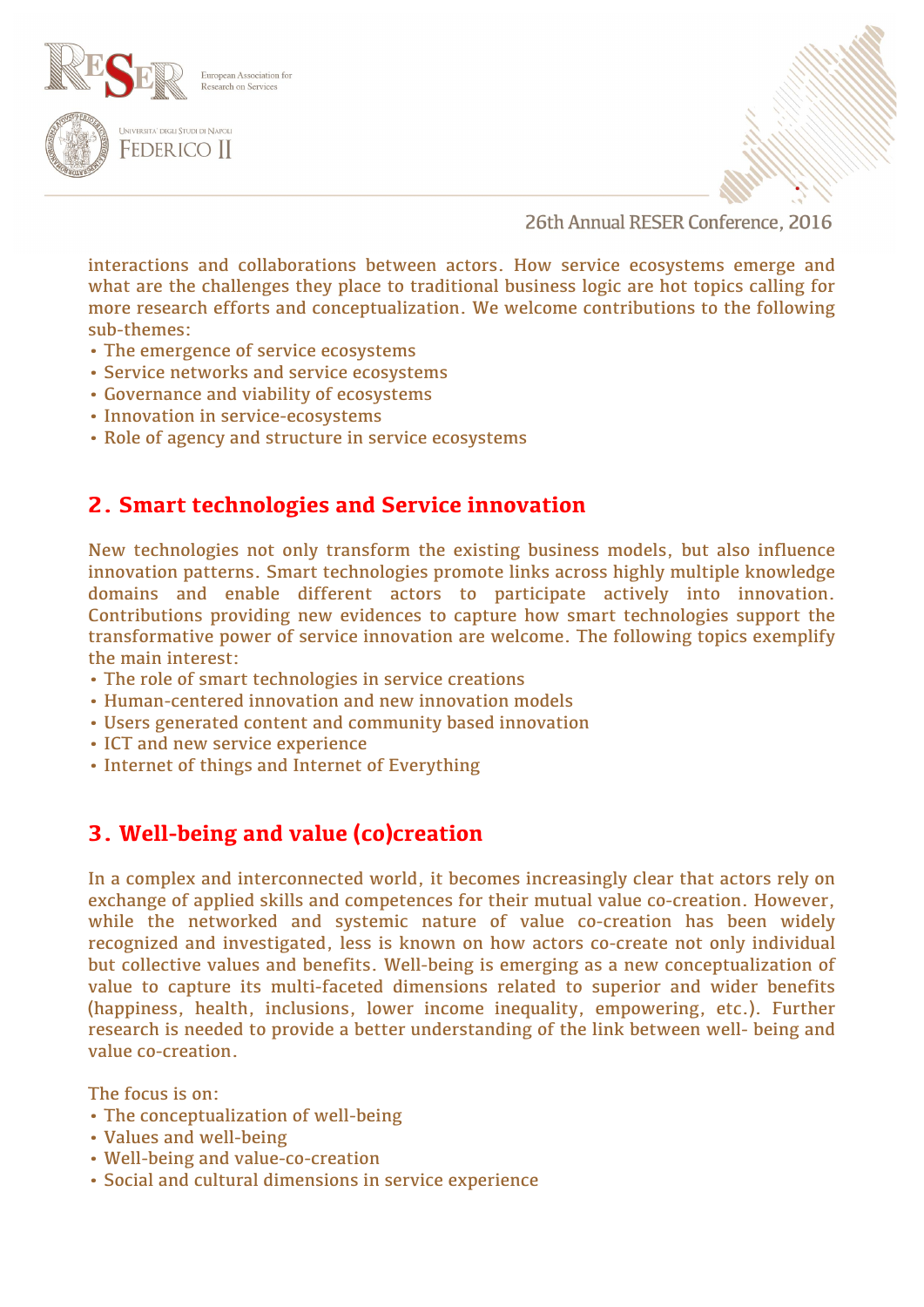



# **4. Service innovation in Emerging Markets: managing practices and shaping the effects (track supported by REDLAS)**

REDLAS (The Latin American Network for Research on Services - www.redlas.net) is a network of research groups and individuals active in services research and policy formulation, mainly located in Latin America and Caribbean. This network started as a response to the Latin American societies' demands for better understanding of the role of services in economic development. RESER strongly supports the emergence REDLAS within the global landscape of research on services.

In recent years, emerging economies have transformed the global competitive landscape. Structural transformations have occurred at a rapid pace in emerging Asia, Latin America and Africa. Service sectors have boomed alongside flourishing manufacturing industries. The successful development and launch of innovative services is not only becoming key for services enterprises to survive and succeed in developing and sustaining competitive advantage, but is also considered to be an important trigger for the extension of services business and a new source of competitive advantage for manufacturing firms.

However, the need to innovate in emerging market has to be complemented with the creation of new business models based on local actors' needs, that include consideration of social legal and institutional constrains, as well as on the development of new practices. How to prompt technological and economic innovation with changes in business and social practices comes to the forefront. Contributions on the following topics are welcome:

- Structural transformation and services growth in emerging economies
- Models of service innovation for emerging markets
- The role of institutions in service innovation
- Social innovation and new forms of service innovations in emerging countries
- New metrics for service innovation evaluation
- Disruptive innovation: enablers and threats

# **5. Internationalization and geographies of services**

The globalization process experienced in the last decades bears a very direct relation with services and the internationalization of services is leading to a new phase of globalization. The internationalization of services, including an increased mobility of capital, people, know-how and other resources, increase the interdependency of economies. This process in turns changes the geography of services and requires an indepth understanding of how services emergence and locate in certain local, urban, and dense areas. Many studies address the internationalization of services in terms of Foreign Direct Investment; International Trade in Services; Multinational enterprises.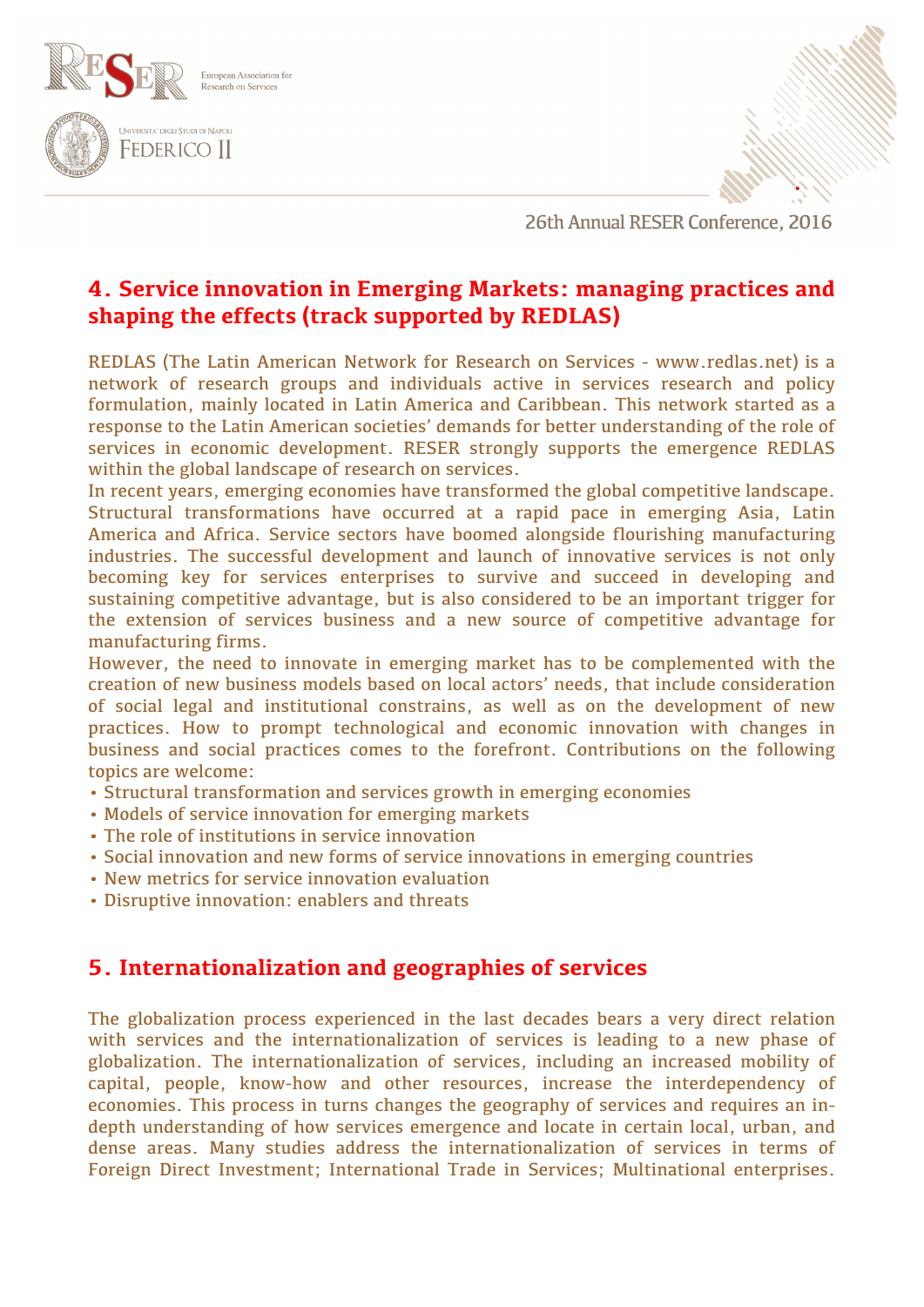



Additional research focuses on the spatial aspects and impacts of service development. Contributions to the following and related issues are thus welcome:

- Internalization strategy of service companies
- New types of service multinationals
- Knowledge intensive services: geographic characteristics and development
- Impacts of service industry growth in regional development

### **6. Market creation in service research**

In mainstream economics, the concept of a market is any structure that allows buyers and sellers to exchange any type of goods, services and information. The entrepreneurs and managers have been seen as the main actors dealing with the problem of the new market creation. In the sharing economy several actors come into play (i.e. customers, consumers, partners, intermediaries). Based on the network effect, the more people use a peer-to-peer service, the more valuable the service becomes, attracting still more users. The sharing economy spills new market forms.

Future research is needed to emancipate service scholars and practitioners from productbased market thinking, to create subjective market definitions and to think in terms of non-predictive strategies. Contributions in this track should deal with the following topics:

- Sharing economy and new markets forms
- Network and collaboration effects in markets shaping
- Market dynamics and interdependences among markets, actors and institutions
- New market practices

## **7. Methodological challenges in service studies: complexity, pluralism and interdisciplinary**

The ontological, epistemological and methodological foundations of service studies is a new challenge that scholars are invited to take up to provide directions for ongoing service research.

This track aims at providing evidence of new research approaches based on interdisciplinary and pluralist research approaches. It strives to map out how in the research process different principles, methods, techniques and tools could be integrated to deeper better the understanding of inherent complexity of society. Following topics should be investigated

- Pluralist epistemology to service research
- Practice-based study methods
- Complexity theory
- Mixed methods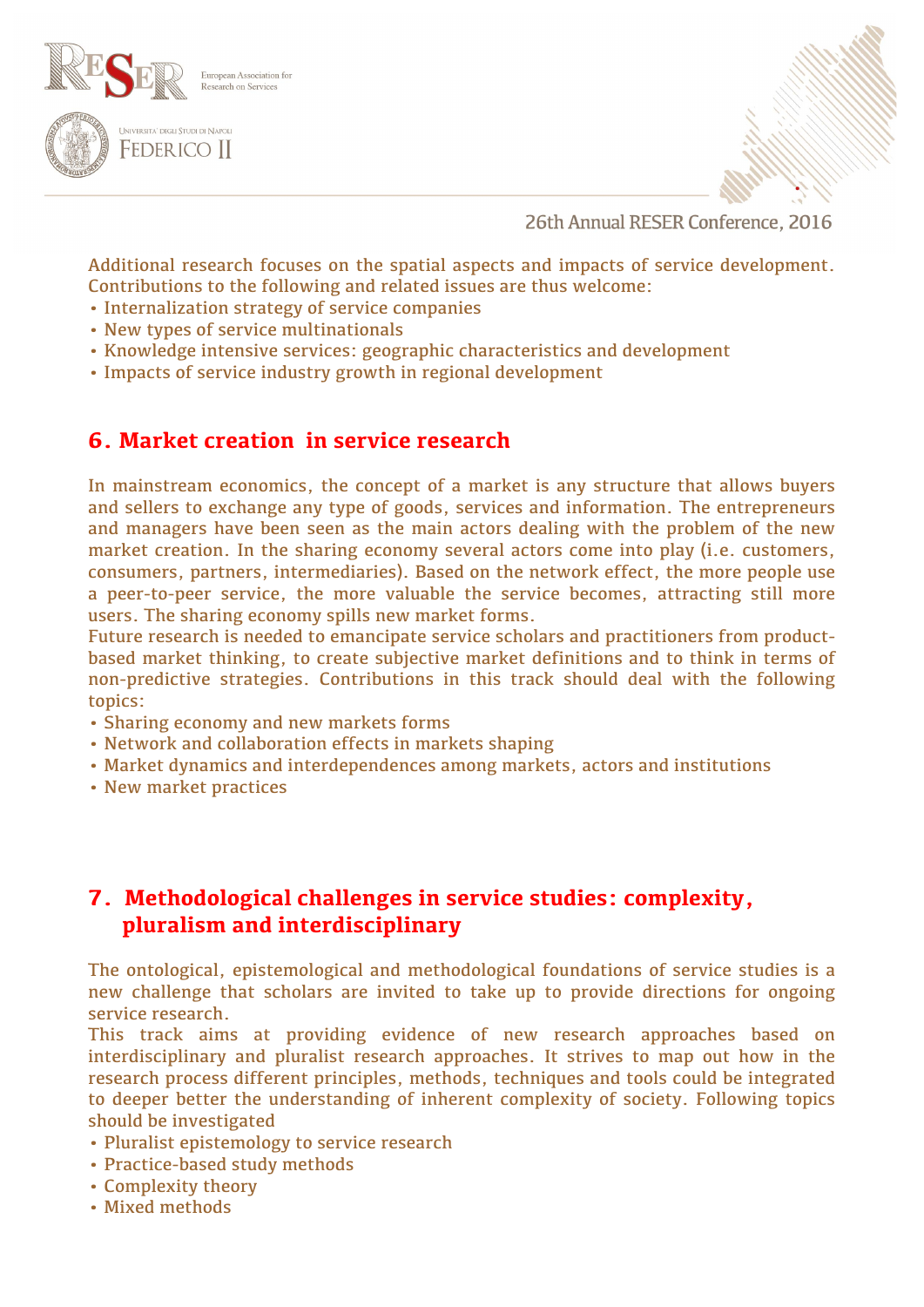



#### **Industry Track: Special invited speakers from Business and Economic Institutions**

## **DEADLINES**

- April 30 Submission of abstracts
- May 30 Notification of acceptance to authors
- June 30 Last day for early registration
- August 5 Submission of final papers
- September 7 Doctoral colloquium
- September 8-10 Reser2016 Conferece

# **CONFERENCE WEB SITE:**

Information on the Conference is available at **www.reser2016.com**

#### **CONFERENCE VENUE**

Congress Center - University Federico II of Naples Via Partenope 36 - 80121 Naples, Italy (e-mail:eventi@unina.it)

#### **FEE**

- Early registration fee: 400 €
- Late registration fee 500 €

## **CONFERENCE CHAIRS**

Tiziana Russo Spena (University of "Naples Federico II") Cristina Mele (University of "Naples Federico II")

## **ORGANISING COMMITTEE**

- Marco Tregua (University of Naples "Federico II")
- Mariarosaria Coppola (University of Naples "Federico II")
- Valeria Improta (University of "Naples Federico II")

## **SCIENTIFIC COMMITTEE**

- 
- Alberto Pastore Sapienza University of Rome (Italy)
- 
- Alessandra de Chiara University of study "L'Orientale" (Italy)
- Alexander Schletz Fraunhofer IAO, Stuttgart (Germany)